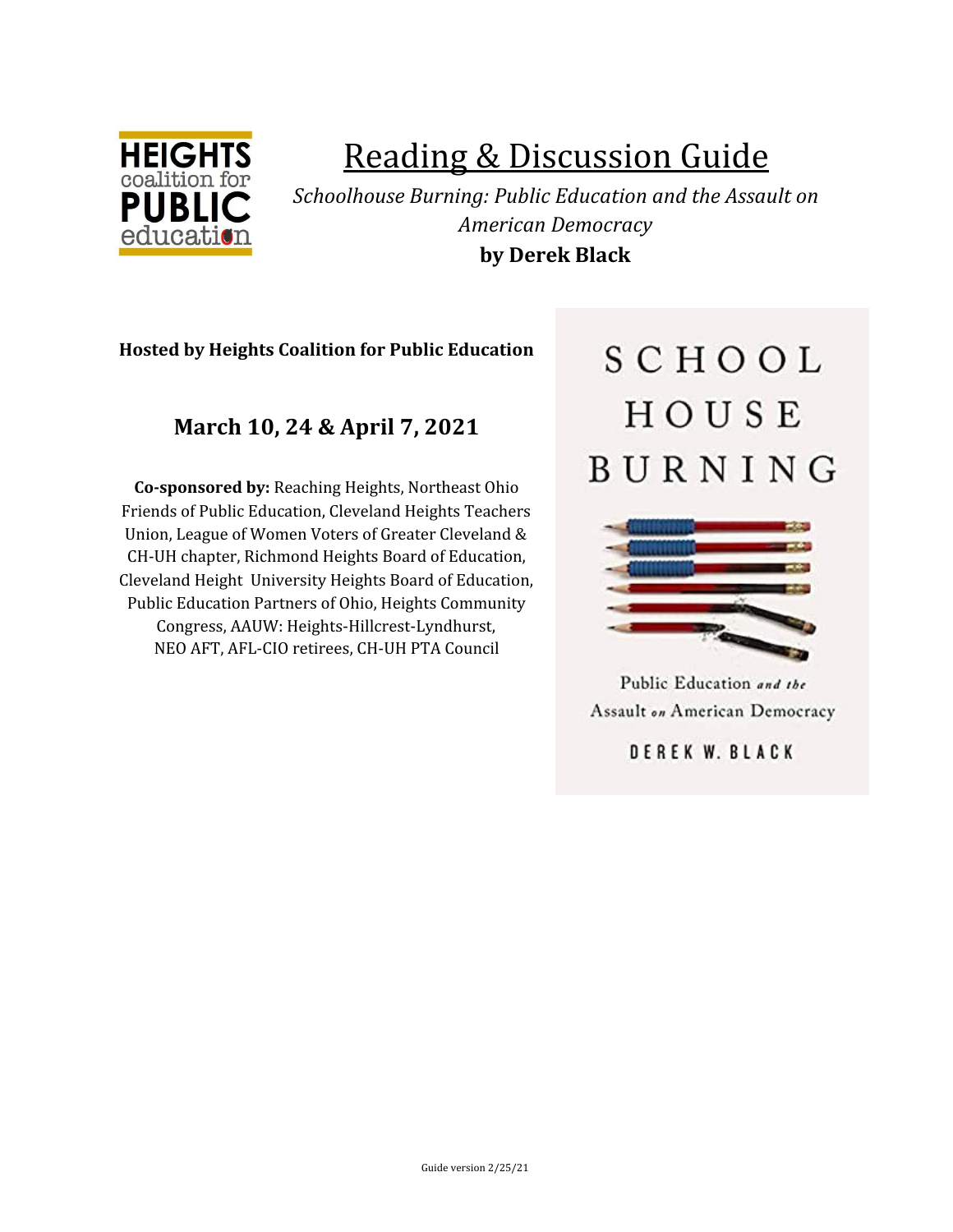# Reading & Discussion Guide for *Schoolhouse Burning: Public Education and the Assault on American Democracy* **by Derek Black**

Our discussion of *Schoolhouse Burning* will take place over the course of three evenings, including a visit by Derek Black during the first session and concluding with planning advocacy and action as an outgrowth of the learning and conversations that take place over the course of the program.

So you can pace your reading: We will not be beginning with Chapter 1 in our discussions. Instead, we will turn first to the historical overview Derek Black gives in Chapters 2-7, then move through the Civil Rights era and the backlash that followed to the landmark *Brown v. Board of Education* in Chapters 8-9. After that, we will consider the present situation and possibilities for what comes next in Chapters 1 and 10-11.

In our third session we will move from study to action and will work together to imagine and organize advocacy on behalf of public schools informed by this book and our discussions.

You will find below a brief reading guide for each session, which may be useful for focusing your reading as you go or refreshing your memory before the discussion. The reading questions are followed by five shorter discussion questions meant for use during our sessions. You may, of course, add any of the reading guide questions to your discussion if you like. Finally, each section ends with some things to do or consider before the next session (or after we are all done).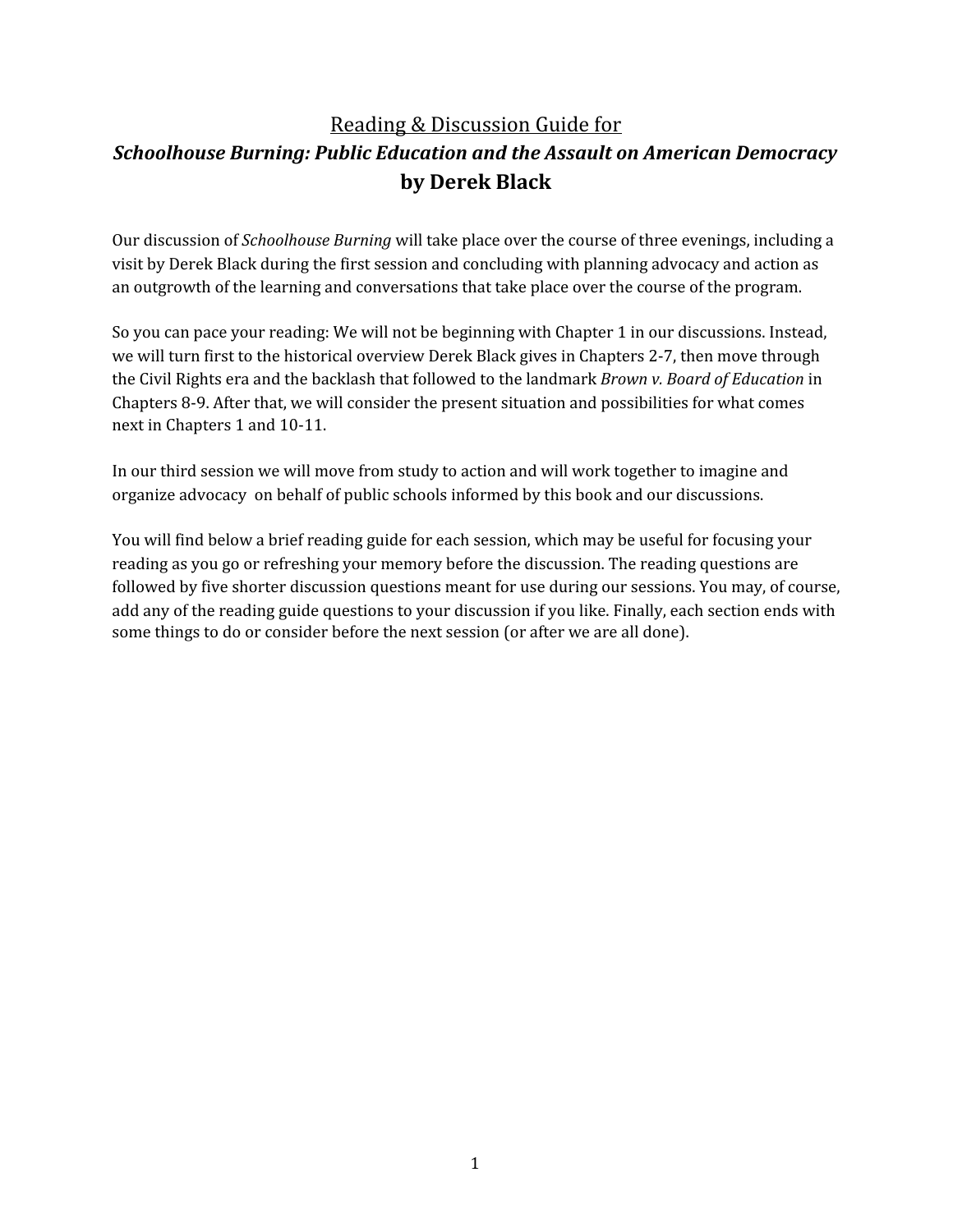

# **Session 1 (March 10) -- Chapters 2-7 -- The Evolution of America's Understanding of the Right to Public Schooling from the Founding Through** *Brown v. Board of Education*

Tonight we will be joined by Derek Black for the first 30 minutes! There will be a brief Q&A following his remarks. The rest of the evening will be spent in breakout rooms for small group discussion. Discussion will focus on the

history of public education from the Revolutionary era to *Brown v Board of Education.*

# **Reading guide for Chapters 2-7**

Derek Black begins: "Two hundred years ago our founding fathers gave us two gifts. Both were relatively unknown to the world at the time. The first was democracy--what they called a republican form of government. The second was public education. These gifts were inextricably intertwined." (p. 11)

**Chapter Two: A Nation Founded on Education** Black explains: "The (Northwest) Ordinances (of 1785 abd 1787) earned a place next to the Declaration of Independence and Constitution because they represent the hopes and aspirations of what the nation was trying to become." (p. 70) What happened during the era of our nation's founding that has contributed to our understanding today of each child's right to a public education? What did Adams, Jefferson, Madison, and Monroe believe is the connection of a public system of education and democratic governance?

**Chapter Three: Education as Freedom** Black writes, "America's recommitment to the right to education is, in large part, the story of the freedman. … Their unrelenting desires, commitment, and demands for education helped define the federal and state plans to reconstruct the nation into a republican form of government that finally approximated the one first envisioned a century earlier." (p. 74) What did freed slaves teach our society about the role of public education in a democratic society?

**Chapter Four: Reconstruction: A National Recommitment to Education and Democracy** and **Chapter Five: A Constitutional Chorus for the Right to Education** are the center of Black's history of the establishment of public schools and the constitutional protection of public education.

In the Reconstruction Acts of 1867 and 1868, Congress required--as a condition of their being readmitted to the union--that Confederate states ratify the  $14^{\text{th}}$  Amendment to the U.S. Constitution and also establish a system of public schools in their new state constitutions. The state constitutional conventions went into detail in providing for their schools: setting up school funding, establishing taxes, making attendance compulsory, requiring teacher training. Then Congress spread these requirements beyond the former Confederate states to any new states. How did these years expand the right to public schooling more broadly than in the founding documents? What is the significance today of the changes that happened during those constitutional conventions?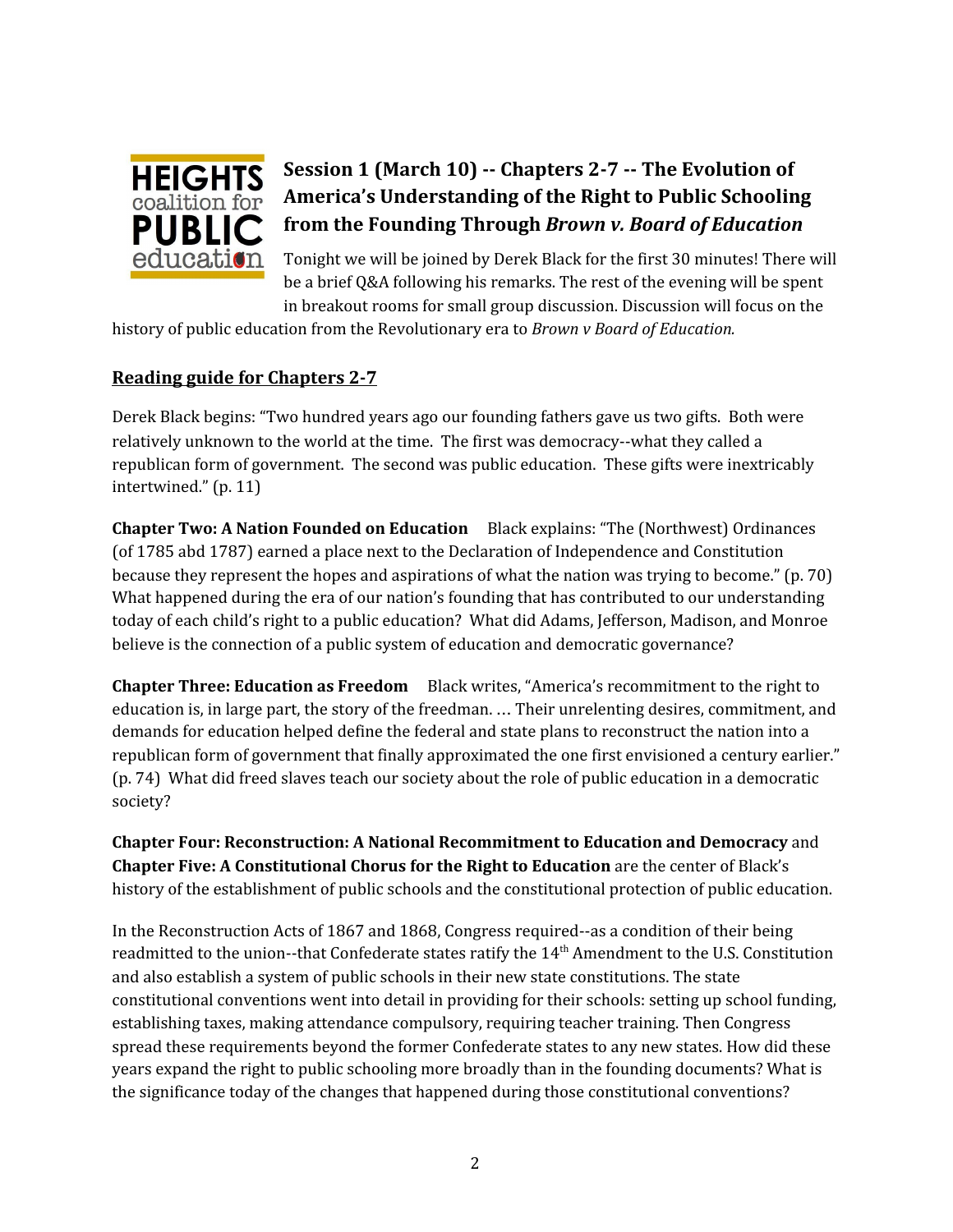**Chapter Six: The Fall** What are some of the ways "separate and unequal" came to characterize the public schools in the former Confederacy? Review some of the ways legislators in the former Confederate states, in their new constitutional conventions, undid the work of Reconstruction and instituted Jim Crow segregation of schools and the defunding of schools for African American children. How did inequitable school funding become a tool for establishing inequality?

**Chapter Seven: The Second Reconstruction** Derek Black traces the story of the NAACP's 20-year strategy to undo unequal, and especially unequally funded, K-12 public education and to end racial segregation. What did you learn about the NAACP's strategy, led by attorneys Charles Hamilton Houston and Thurgood Marshall, to achieve the gains finally protected in 1954 in *Brown v. Board of Education*? Were there surprises for you in this legal history?

# **Questions for Discussion for Chapters 2-7**

- 1. Ice breaker: Were there any surprises for you personally or any particularly striking insights for you as you read this book?
- 2. What does Black believe our society learned or what did you learn about the deep connection of public education democracy from his stories of newly freed slaves?

#### **Ground Rules for Table Discussions**

- We do not have to agree -- just gain a deeper understanding of the book and one another.
- Listen actively and make sure everyone has a chance to speak.
- Give people patience and the benefit of the doubt.
- Listen from your own experience and avoid generalizing. ("I" instead of "they," "we," and "you.")
- 3. When we consider the inclusion of education in state constitutions during Reconstruction, what are some ways those changes remain significant today? Conversely, in what ways did education/school funding policy in the former Confederate states work to institutionalize Jim Crow? What effects did that have?
- 4. What aspects of the NAACP's strategy, led by attorneys Charles Hamilton Houston and Thurgood Marshall, to achieve the gains finally protected in 1954 in *Brown v. Board of Education* were notable to you? Were there any surprises for you in this legal history?
- 5. Have someone read aloud the quote at the top of p. 164 from the Supreme Court decision in *Brown v. Board of Education*. What did the Warren Court recognize about the institution of public education in this 1954 decision and what rights did the decision protect that had been contested through our nation's history until then?

# **To Consider before Session 2**

At our next session we will begin with brief reports from tonight's small groups. Several people named by our sponsors will reflect on the discussions they have been a part of.

*In the meantime:*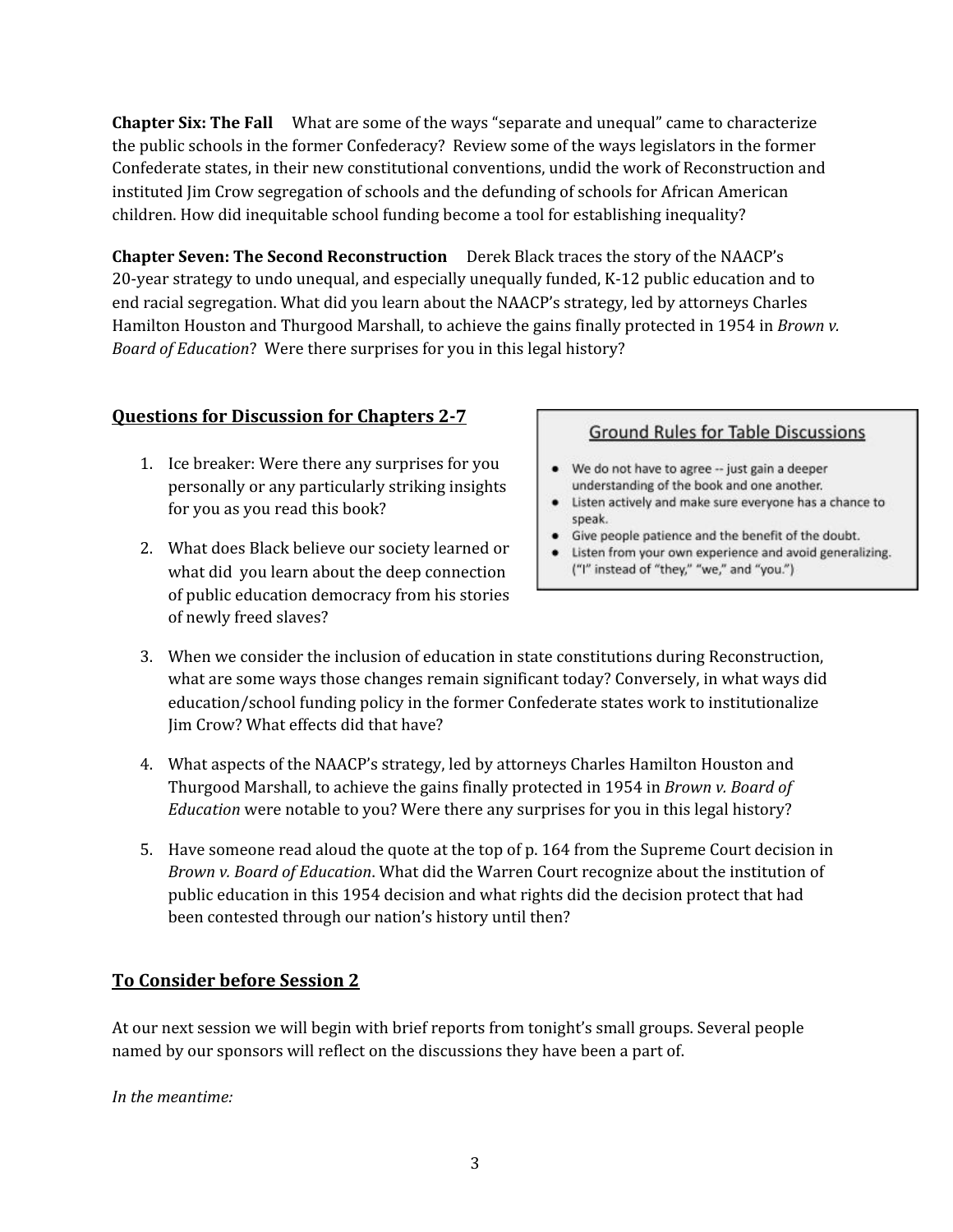Think about what you have learned from others in tonight's session, from Derek Black's comments, from others in the chat and your small group.

- How have other people's thoughts or experiences given you something new to consider about the book or about your experience with public education?
- What has challenged you or furthered your own line of thought?



# **Session 2 (March 24) -- Chapters 8-9 then 1, 10 & 11. What Are Today's Challenges to the Protection of our Public School System and to the Protection of Each Child's Fundamental Right to Education?**

Tonight we will begin with some reflections from our last session, then pick up the historical discussion with the backlash to the *Brown v Board of*

*Education* decision and move through the rediscovery of the constitutional right to education in the 70s - 90s (including Ohio's DeRolph decision). Midway we will turn attention to the current situation as Black sees it and as we are experiencing it in our communities.

# **Reading guide for Session 2**

**Chapter Eight: The Civil Rights Backlash** Derek Black begins this chapter on the backlash against the U.S. Supreme Court decision in *Brown v. Board of Education* by explaining: "*Brown* and its progeny set democracy on a second collision course with entrenched racism. The question was whether democracy might prevail this time around." (p. 179) He concludes the chapter by examining the court cases that undermined *Brown*: "In short, desegregation and the commitment to the American idea of equal educational opportunity started dying in the 1970s--in the White House, in Congress and in the courts. The deepest wounds were inflicted in *Keyes*'s intent standard, *Milliken*'s prohibition on metropolitan desegregation, and *Rodriguez*'s rejection of a right to education." (p. 199) Consider how each of these decisions from the Warren Burger Supreme Court undermined the implementation of the *Brown* decision.

**Chapter Nine: Rediscovering the Constitutional Right to Education** Like the actions of the Confederate states to undo Reconstruction by underfunding schools for African American children, there was a reaction against the Civil Rights Movement dominated by the huge court cases, described in Chapter 8, which stopped desegregation and denied protection of public education as a fundamental right. In the 1970s and 1980s and into the 90s, supporters of public education filed lawsuits under their state constitutions to try to accomplish at least equal school funding. Black explains that these cases have focused on several principles, the first being that all students have a right to adequately funded schools and that the funding be equally distributed across school districts. We know, of course, about one of these cases: *DeRolph v. Ohio*.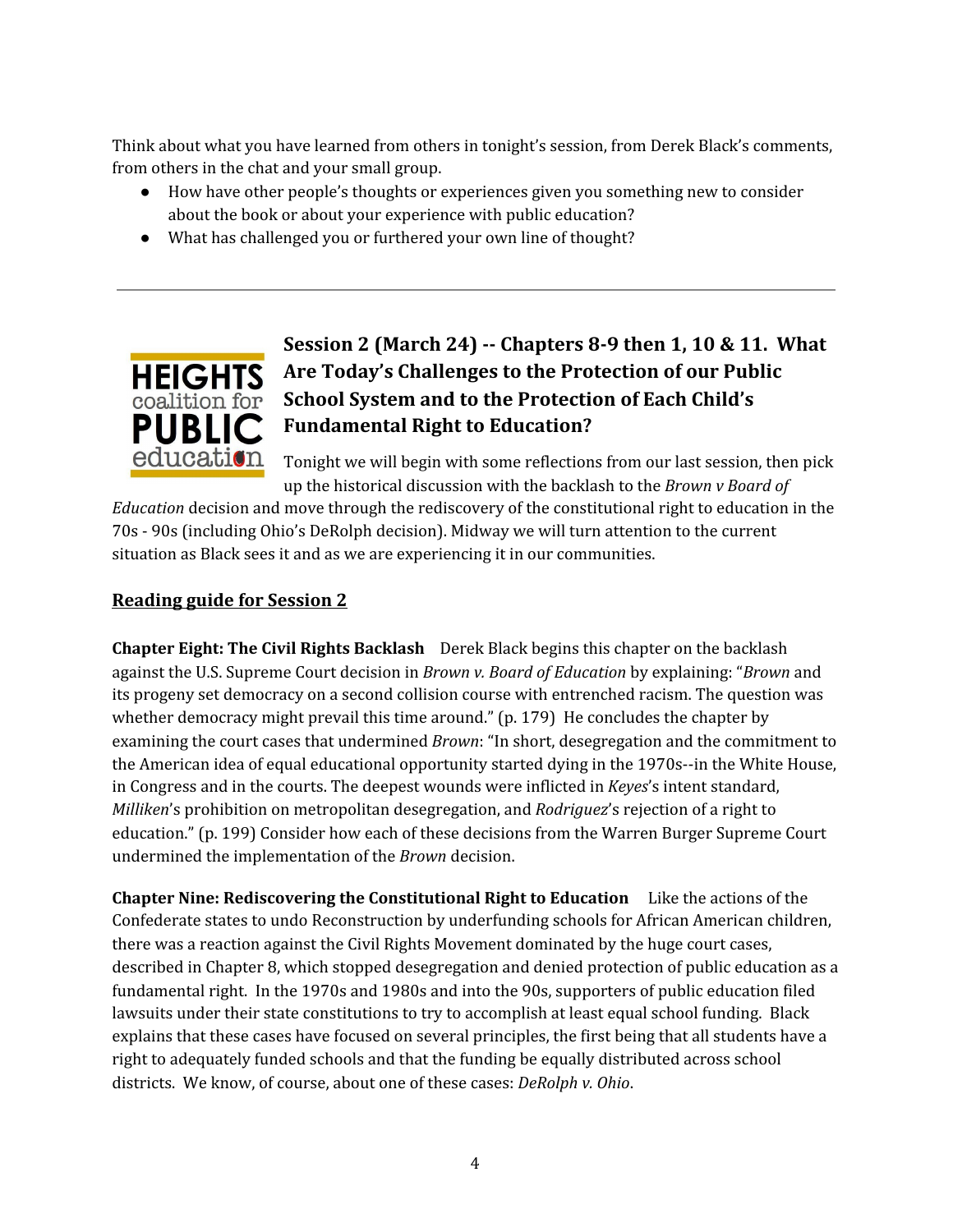#### **Moving forward to today ... Introduction**, **Chapters 1, 10-11**

In these chapters that bookend his historical survey, Black identifies what he believes are four fundamental challenges to our system of public education today (p. 226):

- the growth of privatization through both charter schools and vouchers as an expression of a narrative of freedom and individualism;
- the loss of funding to privatized vouchers and charter schools at THE EXPENSE OF PUBLIC SCHOOLS;
- tax cuts after the 2010 Tea Party wave election exacerbating what was already the collapse of school funding after the Great Recession; and
- the effect of a standardized testing regime and state tax cuts for making the profession inhospitable to teachers.

Has he identified the primary challenges or are there others that concern you? How many of these challenges affect our schools in Ohio today?

**Introduction and Chapter One: The Current Crisis** Derek Black writes: "The assault on public education today is broader than that of the past. Past assaults were foremost about race, and although race remains part of today's story, the primary rallying cry is against public education itself." (p. 21) Where are today's threats against public education coming from? How did some of this emerge during both Arne Duncan's and Betsy DeVos's tenures as U.S. Secretary of Education? Who are some of the wealthy entrepreneurs Black mentions who are funding the assault on government and on public education?

**Chapter Ten: Through History's Eyes and Chapter Eleven: Final Thoughts** Derek Black describes our seeming rhetorical incapacity to define the purpose of public education: "Increasingly missing, if not entirely absent is any discussion of education's purpose and values--reinforcing democracy and preparing citizens to participate in it. What they miss is that charters and vouchers, for instance, involve an entirely different set of premises about education--and for that matter an entirely different set of premises about government." (p. 233) Perhaps that is why the cover of Black's book depicts a broken American flag?

However, many public school parents do understand the value of public schools as an essential institutional embodiment of a democratic society. In what way might we articulate this more strongly?

Derek Black describes the Red4Ed teachers strikes that swept the country in 2018-2019: "In 2018, teachers finally reached their breaking point and started talking about strikes and walkouts. Media attention then helped educate the general public on what had happened to public education funding and the teaching profession over the past decade. In that environment, public education advocates who had long pointed out the damage privatization was doing, saw their concerns gain traction." (pp. 244-245) What did these strikes teach America about the conditions in public schools? In the future, how can parents and advocates help teachers expose the meaning for public schools of funding shortages due to tax cuts and the diversion of funding to privatization?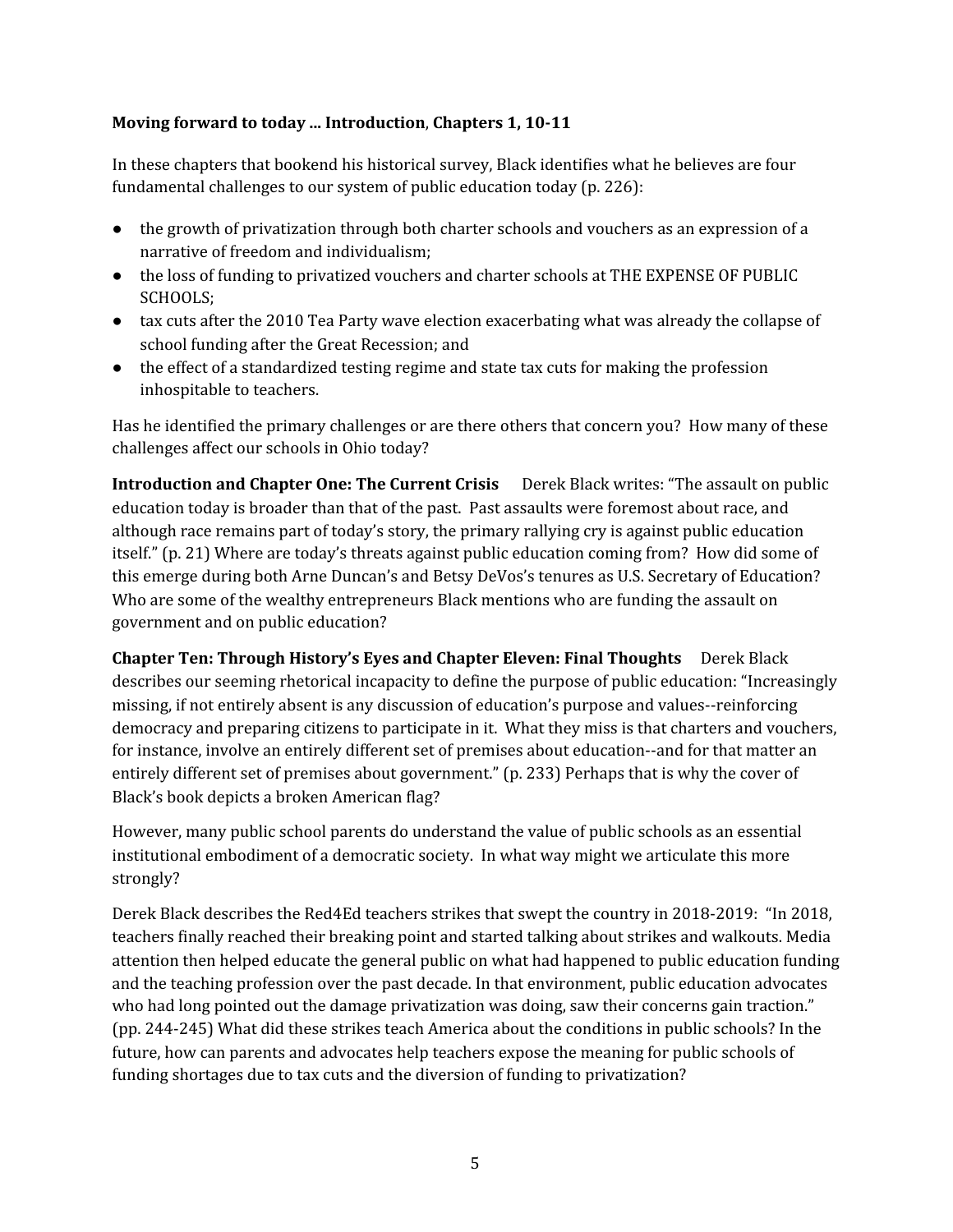# **Questions for Discussion for Chapters 8-9 and 1, 10-11**

1. What are some of the ways the U.S Supreme Court's decisions in *Keyes v. School District No. 1*, *Milliken v. Bradley*, and *San Antonio v. Rodriguez* continue to drive racial segregation and educational inequality across our nation's public schools today? What are some of the ways advocates have fought back against injustice in state courts under the provisions of their state constitutions? Why have states never fully acted to protect the rights of all children?

#### **Ground Rules for Table Discussions**

- We do not have to agree -- just gain a deeper understanding of the book and one another.
- Listen actively and make sure everyone has a chance to speak.
- Give people patience and the benefit of the doubt.  $\bullet$
- Listen from your own experience and avoid generalizing. ("I" instead of "they," "we," and "you.")
- 2. Even though we have strong protection of public education in our Ohio constitution, what are some of the factors in our state that have prevented (in *DeRolph v. Ohio*, for example) the provision of adequate school funding, equitably distributed? Do you think Derek Black has identified the primary challenges or are there others that concern you? How many of these challenges affect our schools in Ohio today?
- 3. Derek Black argues that school choice is unlikely to produce equitable education. He explains that promoters of school choice say that education, "is like any other commodity we might buy and should be customizable to meet the personal tastes of each individual... (T)he interests of those pulling the political and financial levers behind the scenes to expand charters and vouchers do not align with disadvantaged communities…Their goal, unlike that of minority communities, is not to ensure that each and every child, regardless of wealth, race, or religion receives an equal and adequate educational opportunity" (pp. 18-19).

What are the ways that the state is more likely to be able to protect an adequate and equitable education than the educational marketplace can and what is the role of constitutional language?

- 4. Although Derek Black believes the attacks today are less related to racism, he presents a series of maps (pp. 239-241) that demonstrate the correlation of privatization and school funding with racial disparities. Did these maps surprise you? What do these maps show about Ohio? What other factors do you think are most at play in our state?
- 5. We tend to think of the issues for our public schools in Ohio and greater Cleveland in state and local terms. What did you learn from this book about the broader context that shapes the educational challenges we have here in Ohio and our local school districts?

# **To Consider before Session 3**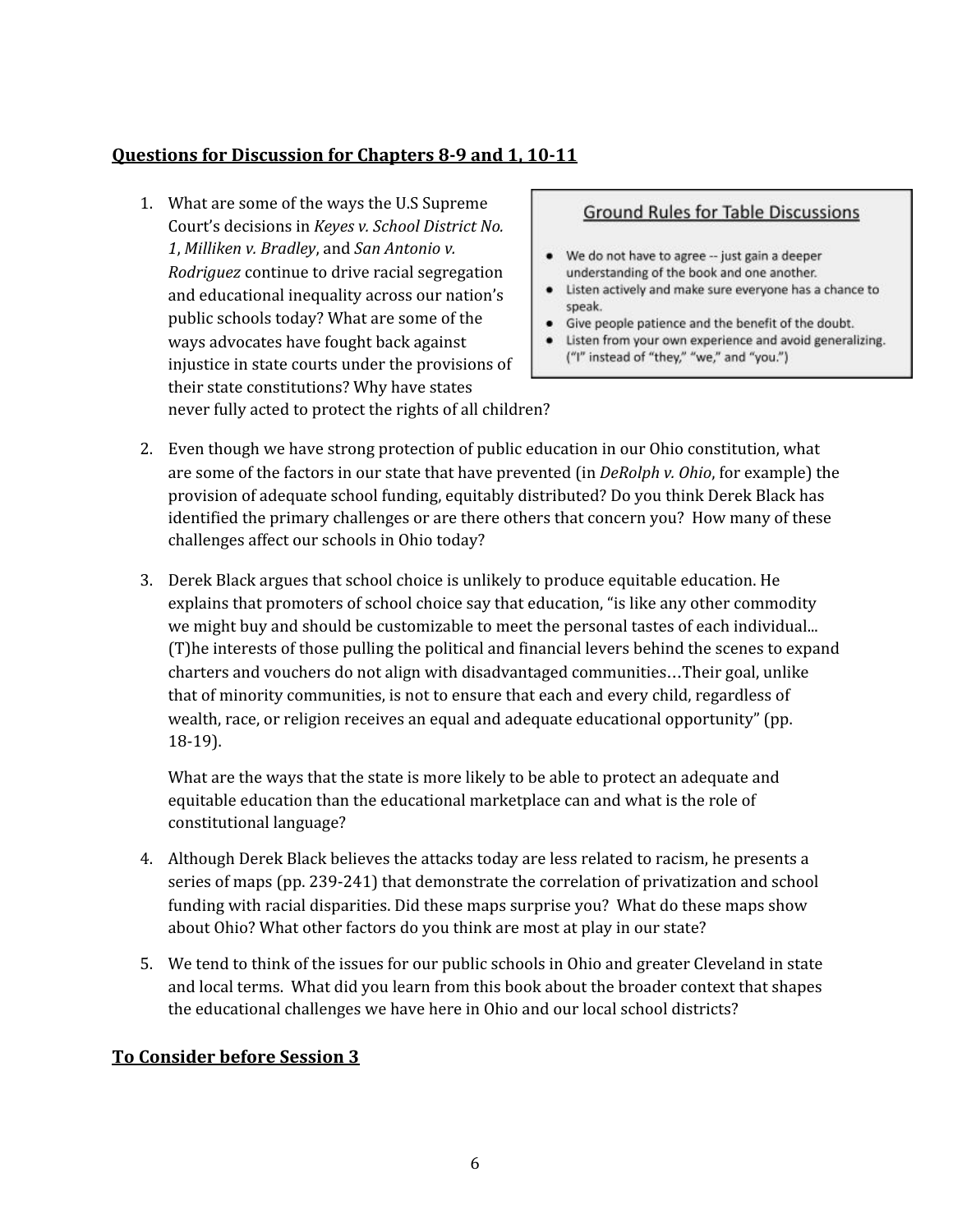At our next session we will begin by briefly considering all that we have learned and discussed, and then we will turn to considering, and hopefully initiating, advocacy and action that we can take as individuals, organizations, and communities to strengthen the commitment to public education in Ohio (and elsewhere).

#### *In the meantime:*

Think about your reading and discussions:

- What issues affecting public education policy and funding are most striking to you now and how does this compare with your understanding before these discussions?
- How can the historical perspective you have gained help to shape new forms of advocacy for public education?



# **Session 3 (April 7) -- Final thoughts on the book and plans for action**

# **Overview for this evening**

Tonight we will wrap up our discussion of the book and move to advocacy and action informed by what we have learned.

#### *Some questions to guide this process:*

1. Many public school parents do understand the value of public schools as an essential institutional embodiment of a democratic society. In what way can you articulate your understanding of this connection?

How can our organizations that support public education do a better job of naming the connection of public education and democracy?

2. When you consider Derek Black's book and the discussions we have had, what type of advocacy or action are you most interested in pursuing? Perhaps it is direct communication with elected officials or using your voice in OpEds and letters to the editor. Perhaps your organization might reframe some of its communication or strategy. What other ideas do you have?

We will work in affinity groups to plan and perhaps carry out some initial actions.

# **To consider as we part**

What work have you begun tonight that you would like to continue? What are your next steps?